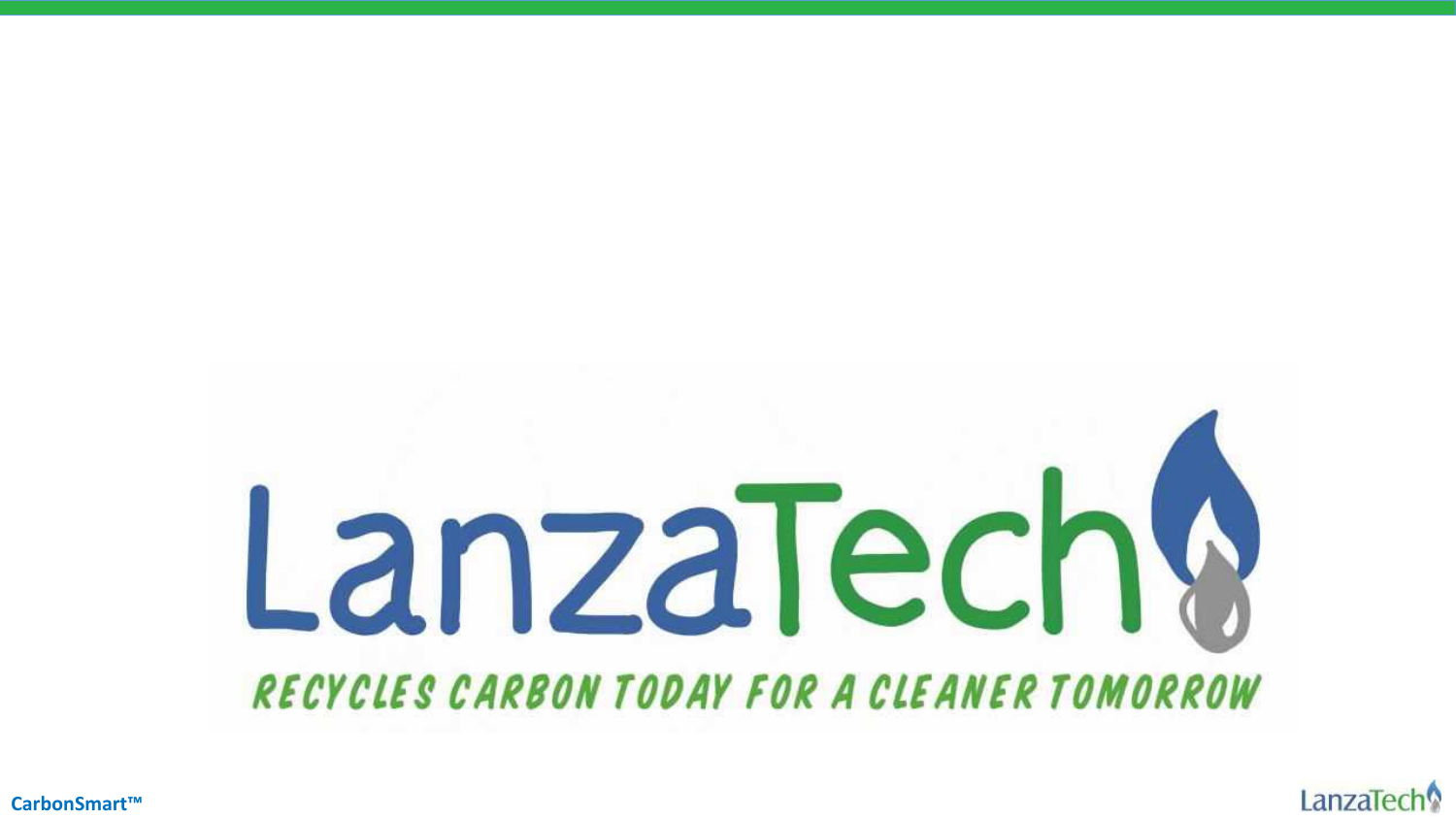





## Chemicals for everyday products need carbon

carbon free

(Aviation) fuel needs carbon

**CarbonSmart™**

LanzaTech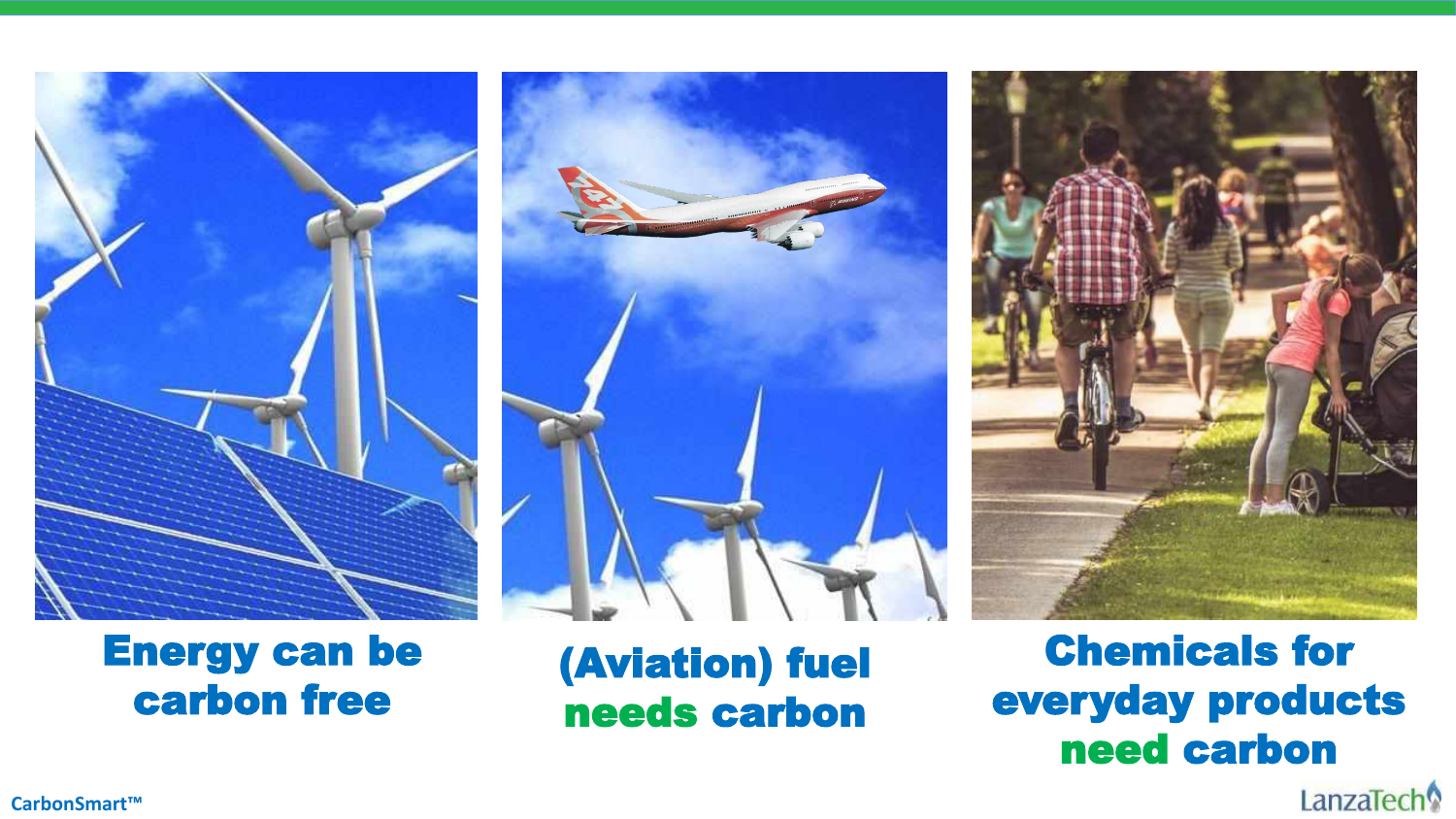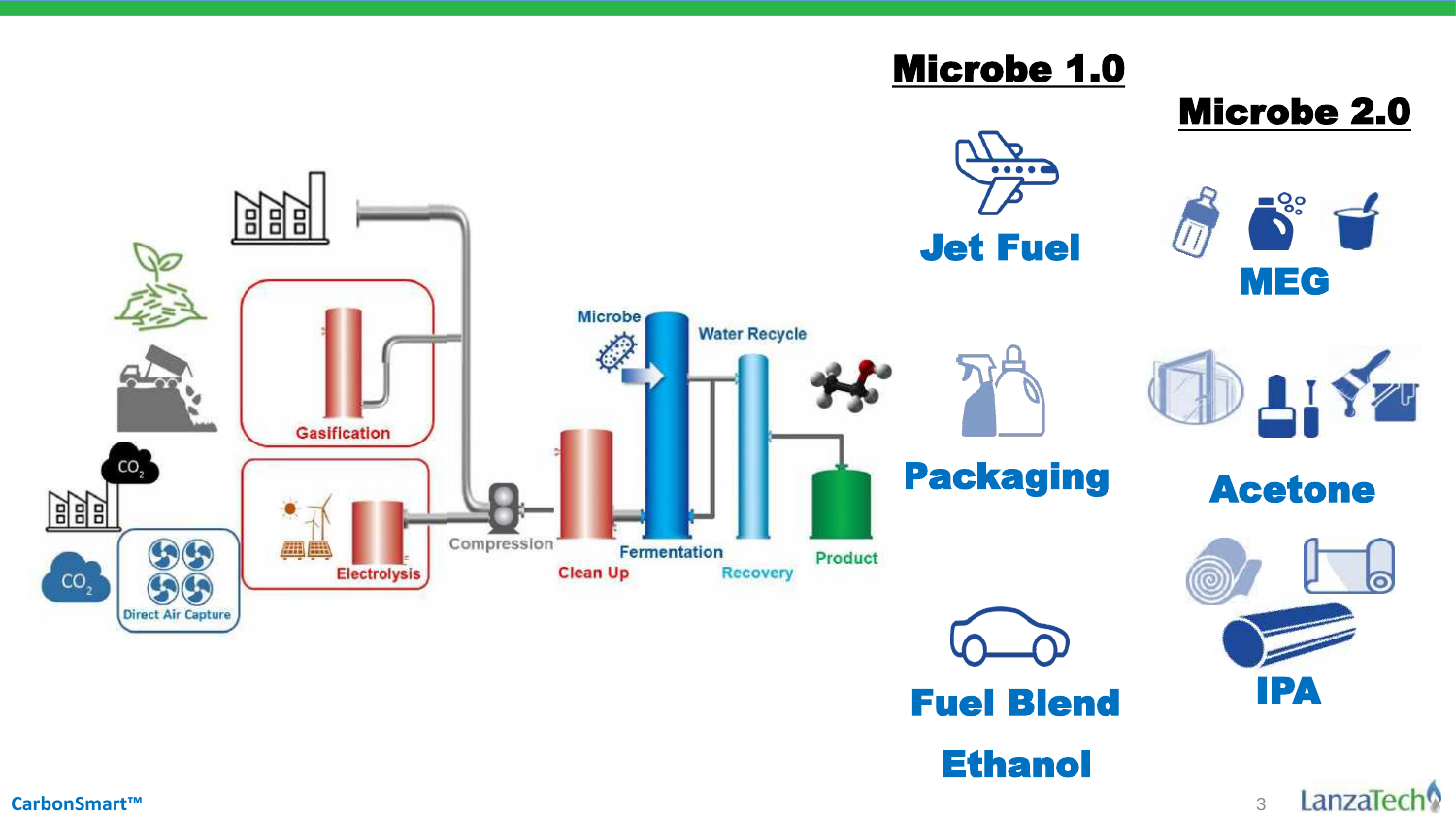

**Production Levels that Enable Profitability** 



**CapEx per Liter of**  $~150.85$ 



Gas



**Payback Period** 3-5 Years **BTU Value** 

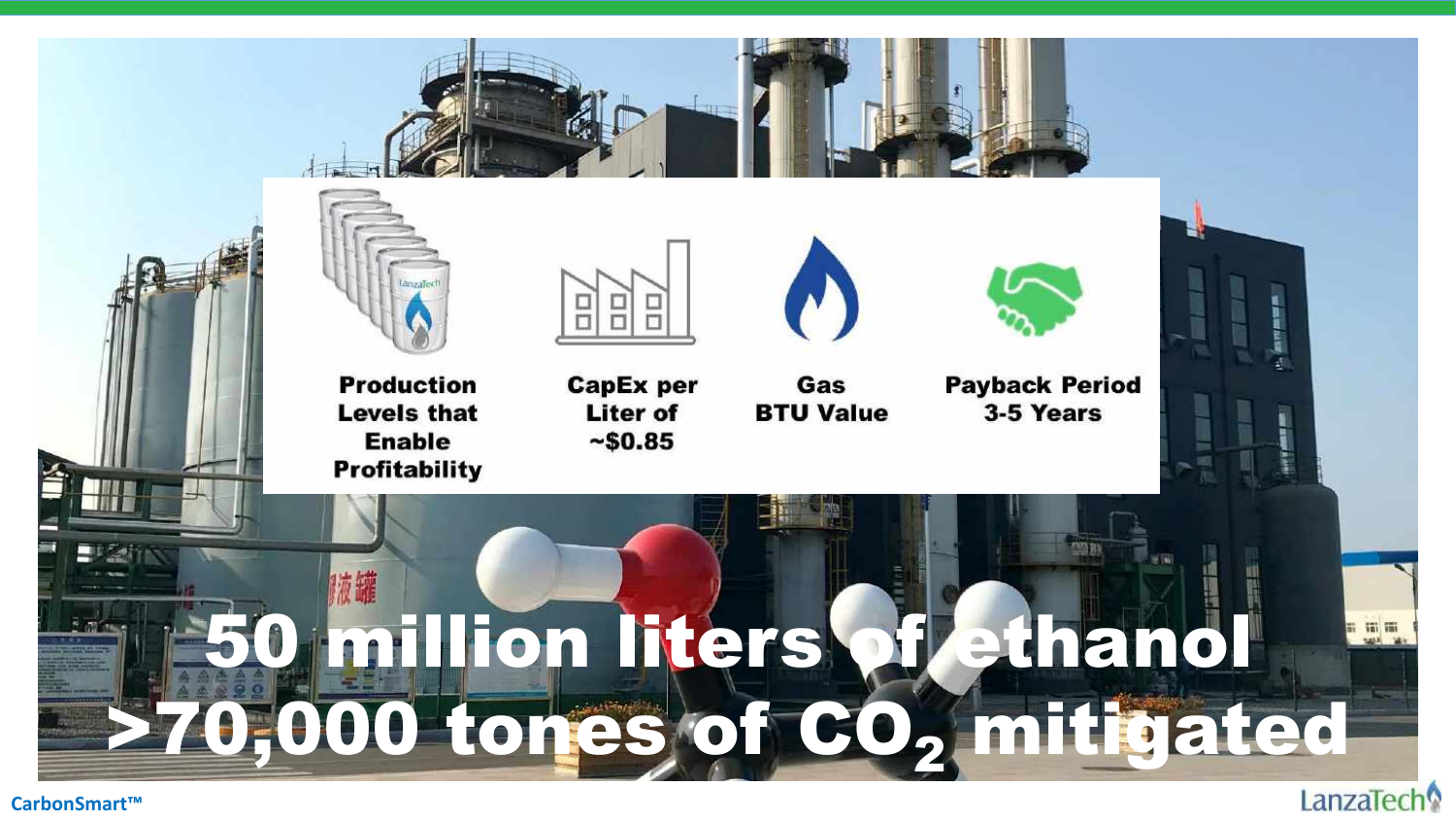

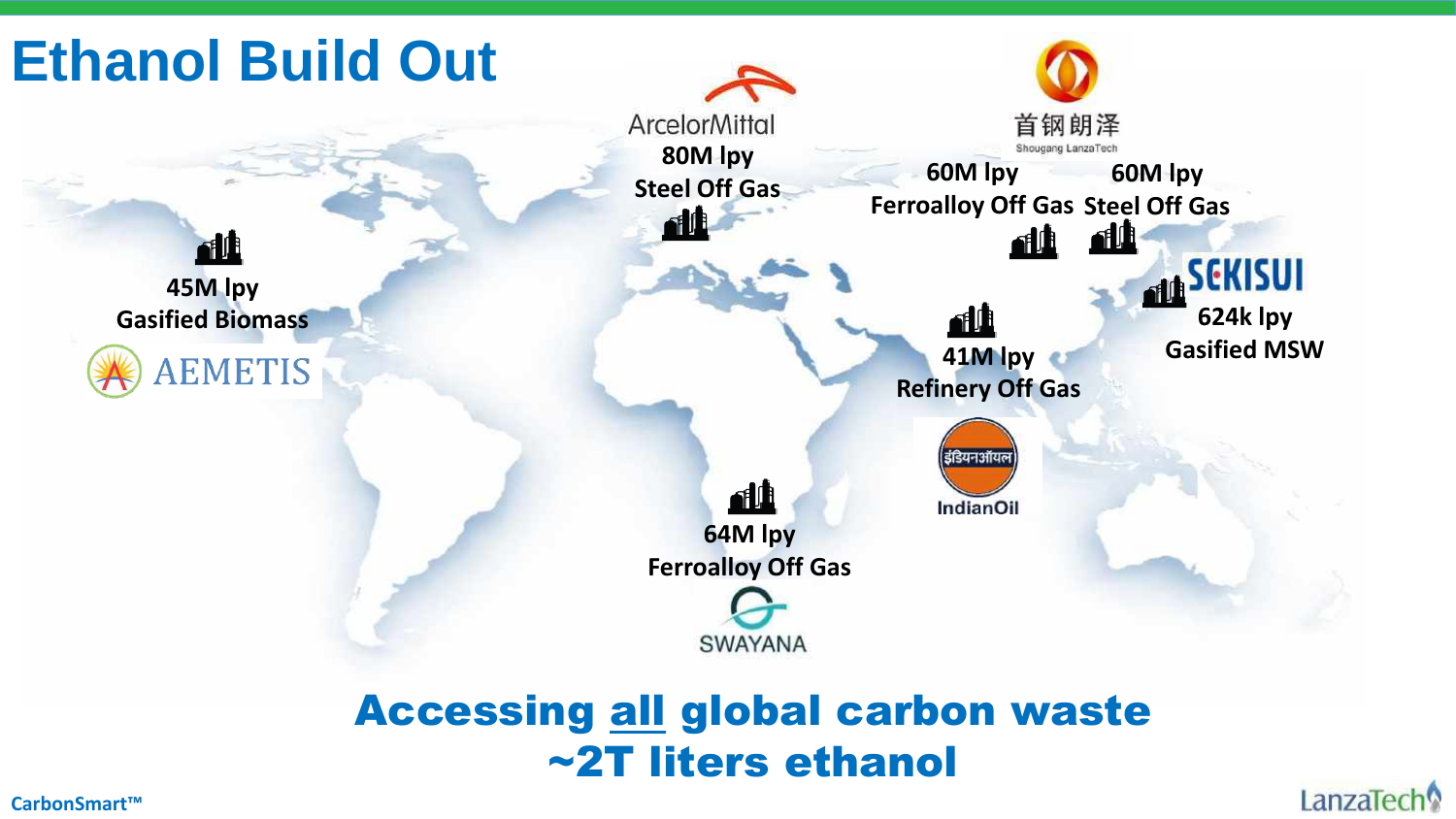# Excellent Substrate Building Block of the Future







**INDIA GLYCOLS LIMITED** 

LanzaTech

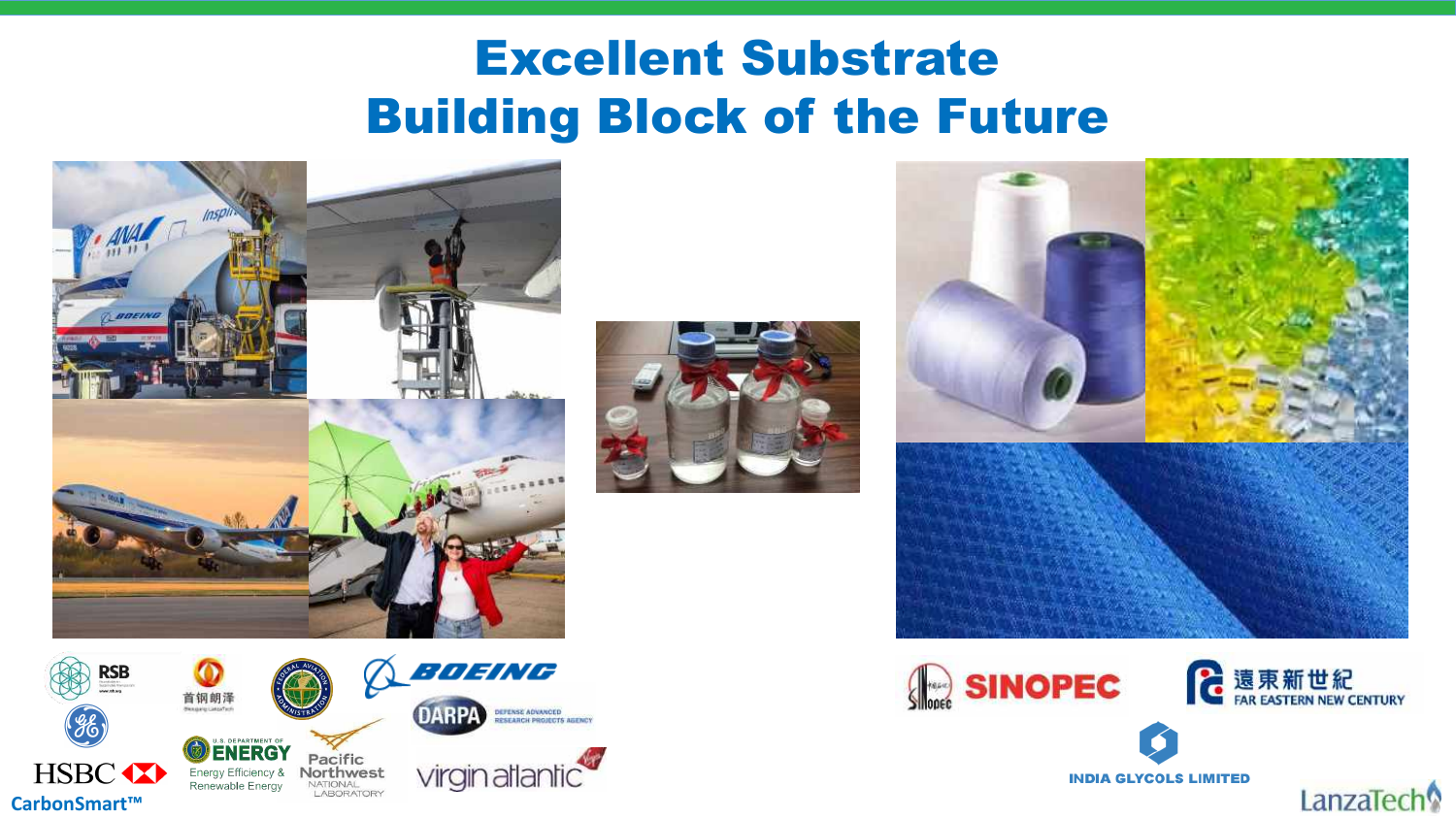## **Alcohol-to-Hydrocarbons**

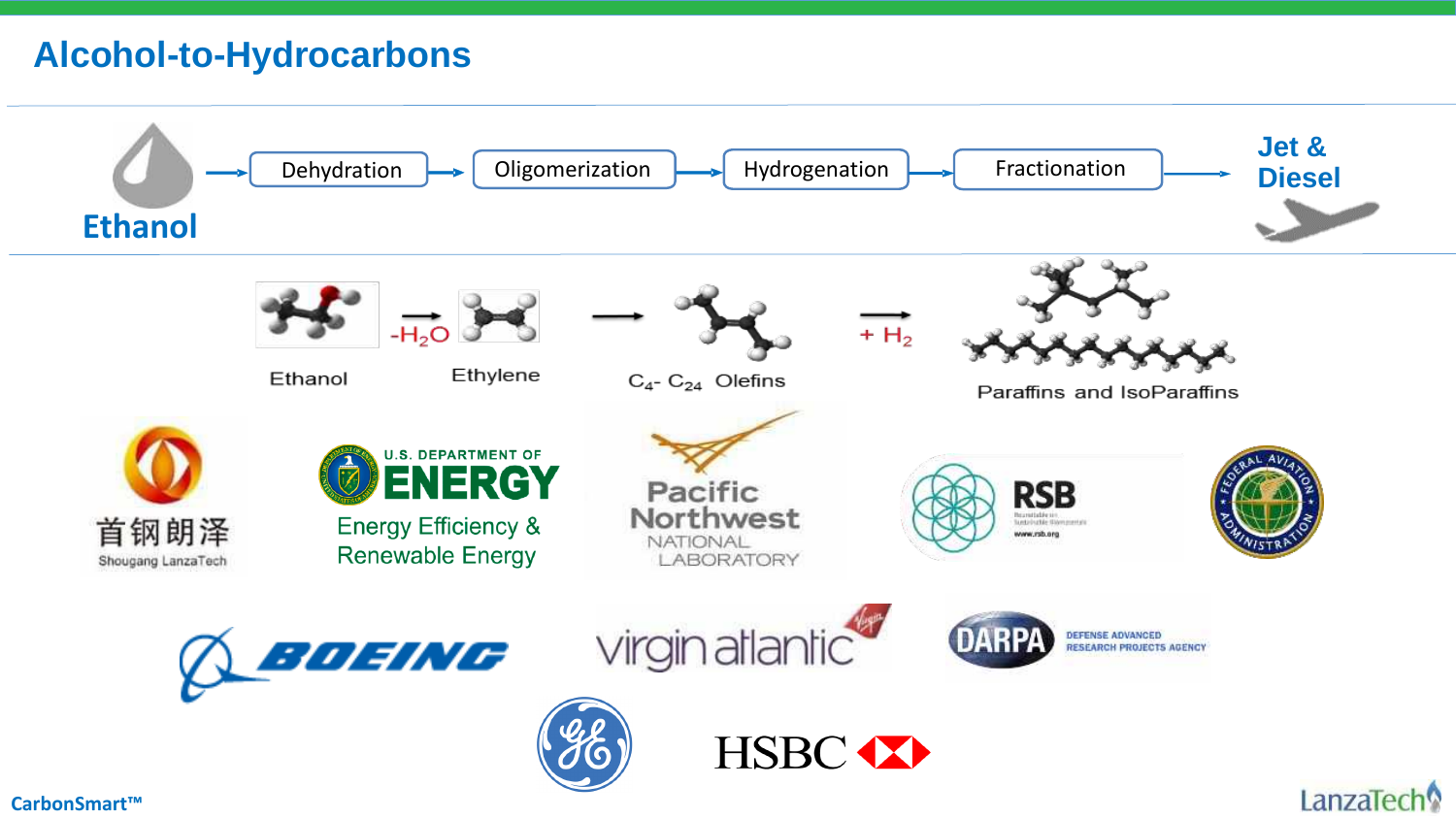### **Alcohol-to-Jet: Progress**



 **15,000 liters Jet RSB 2,000 liters Diesel Waste Gas Ethanol from RSB Certified Facility Grain Ethanol** 



**Greater than 90% Lower Contrails and Soot Particles 4 Flights** 

**National Research** Conseil national Council Canada de recherches Canada



LanzaTech



**ASTM INTERNATIONAL** 

**April 1, 2018 D7566 ATJ SPK Annex A5 Ethanol feedstock** 

|                                                                                                                                                                                                                                                                                                    | -----<br><b>East Tillian</b>                                                                                                                                                                                                                                                                             |
|----------------------------------------------------------------------------------------------------------------------------------------------------------------------------------------------------------------------------------------------------------------------------------------------------|----------------------------------------------------------------------------------------------------------------------------------------------------------------------------------------------------------------------------------------------------------------------------------------------------------|
| line gradual (2798) . 15                                                                                                                                                                                                                                                                           | 1. Analysis resume the series                                                                                                                                                                                                                                                                            |
| <b>Standard Specification for</b><br>Aviation Turbins Fuel Containing Synthesized<br>Hethocarbons <sup>1</sup>                                                                                                                                                                                     |                                                                                                                                                                                                                                                                                                          |
| committee about the to book the state of the state of the grant to an expension of the local con-<br>We cannot be a determination of the party and the first channel of the se-                                                                                                                    | Revolutions against the background of the terms around through the project of a result<br>provided their principle and disclosure the participants of the basic discussions are developed to the control of the                                                                                          |
| <b>Stage</b> <sup>2</sup><br>(4) This approximation current ray populations of environ-<br>NSC 1993 But French 12: WARENSHIELD MITSURES TAAA<br>protegorantic.<br>1. There are necessary to the product of the chance of them                                                                      | Intrinsic field and this supporter seems to also to see .<br>NAPTEN IN BART AND WATER TO CONTROLLED A CONTROL.<br>A 214 AGG M-St. and anyward in your 700 July 80.<br>MODEL OF TURN, SPERING, A' WHITE ROOM RIGHT<br>1.4. This synchronic research in the band of the charge                             |
|                                                                                                                                                                                                                                                                                                    | A 420 64 11 ST SHIPPLY HARDER SERVICE LITTLE.                                                                                                                                                                                                                                                            |
| ALL firms<br>7222 This many infant pleased at \$11,000.00 peed in-<br>mount (ATLTR) or a collute throughout collaboration<br>delays basked that increases in their assures and neglect. This<br>publications as the state car do not the commence on                                               | process checks constructed<br>comments and the<br><b>MONEYARD AT WELFARE CONTROL</b><br>And this control state of any memory constance and acces-<br>plant is a 4-f - closed by an experience of the rate presented company.                                                                             |
| Jessicologi (series) Palertak (widow<br>VALUE AND CONTINUES IN ALLENA, Independent and product of the term<br>part of the first part of a state in the control of the<br>Market of CLOSE trade of THE VI 13 Hours of R& Box 4106<br>streets in interestings with the maintains description in 1.6. | M.K. Bulletin Article, Magazinessen<br>ALC: Lak CAA if it incl. Nothing a commer that<br>contrast to the incurrences and pure afterd in 1984-AD F.<br>- Brind Info Autobalo - 4 particular fed angework relations<br>SEE IS ME STORY IT ADDRESS ROW BY FORDING OUT                                       |
| W41 Tig thing your in II will go to be regular as<br>being in Window and of Language and the regulated in the<br>a an and taleba<br><b>MAGNET</b>                                                                                                                                                  | <b>And Second</b><br>of 4.1.1 Decision, \$44,400 p.12 DAVID rate fund for 19<br>Birth.                                                                                                                                                                                                                   |
| mitras in<br>ARLE All approveds of the rest board life sporting<br>IP GOOD PARK? ELARMAIN IN IBM SOLP-                                                                                                                                                                                             | ALCOHOL CONTROL 104 Analysis (vision of the Land<br>EGELY WAY<br>AFTER Coch From Decisions this comm. \$100 to<br>4114.68                                                                                                                                                                                |
| L. L. BETWEENER<br>(1972) i filminista aj Parez Austrija (m. 1948-2004)<br>1971 - I Laurente de la regnador parezzato accordat con el<br>FELL TO ASSAULT planetics contrast, funds full sets with providence                                                                                       | ATTER FUELL PART AN MONO SPRINT DE<br>EUTOPIE XIR, STEMARY SUL AN AID PART ON JUNI CE BANK<br>this constant shall be work the country and countries and band<br>FMA-NOS ARTI Adentici constitution de la Garrangeat après à LAS<br>professional science in the control of the China state and state that |
| volar na seaway, voyo doctrinist responsable.<br>als greenhas are been analyze.                                                                                                                                                                                                                    | the air lines in capital and believe included out, has a construction<br>in dead for any is of the Tall Hirsup, CATART H.Land<br>A 6.2 model for Fundation Adjoints about this commission in broken                                                                                                      |
| ing business are topperately<br>2011 12:300 collete model concorded and in<br>charged with a man of the mail to proceed with a determined to a security<br>AND SHOTTLESS CREW'S CONTRACT CAPTER, CO., C                                                                                            | in sincer punk contract showed by cases extend data does<br>company in the particular contract is a substantial and<br>A GORD AND ANNEXE PAINTING ASSAULTED A DEALER OF TANK<br>67 at 7a1 Holkes 1711 (181 18) at 7th 14 Feb and 14<br>imployments and vision relationship of several material as        |
| Capitan David Approximately AME Mondays<br>Service process beam two MASSAC Paint RPLP car<br><b>Prod is of nachassues</b><br>There is to the first thing of Milanos the Box<br>r Handjicky contact at insecure interest Mich. I E.S. Clares: IT W.Com                                              | Administrator for store, at treating, their bench bonger<br>This property that the chief of a 1-FMT because and their month of a<br>related at the fact of the pair frame 20, 211 (213) - three (273) Common                                                                                             |
| price action continued our<br>The same of Party Authority Authority And in 21 AM (400 P.M.) and<br><b>Instructionhold</b> is                                                                                                                                                                       | Solicito & string dealership is a firm of the project of the second                                                                                                                                                                                                                                      |

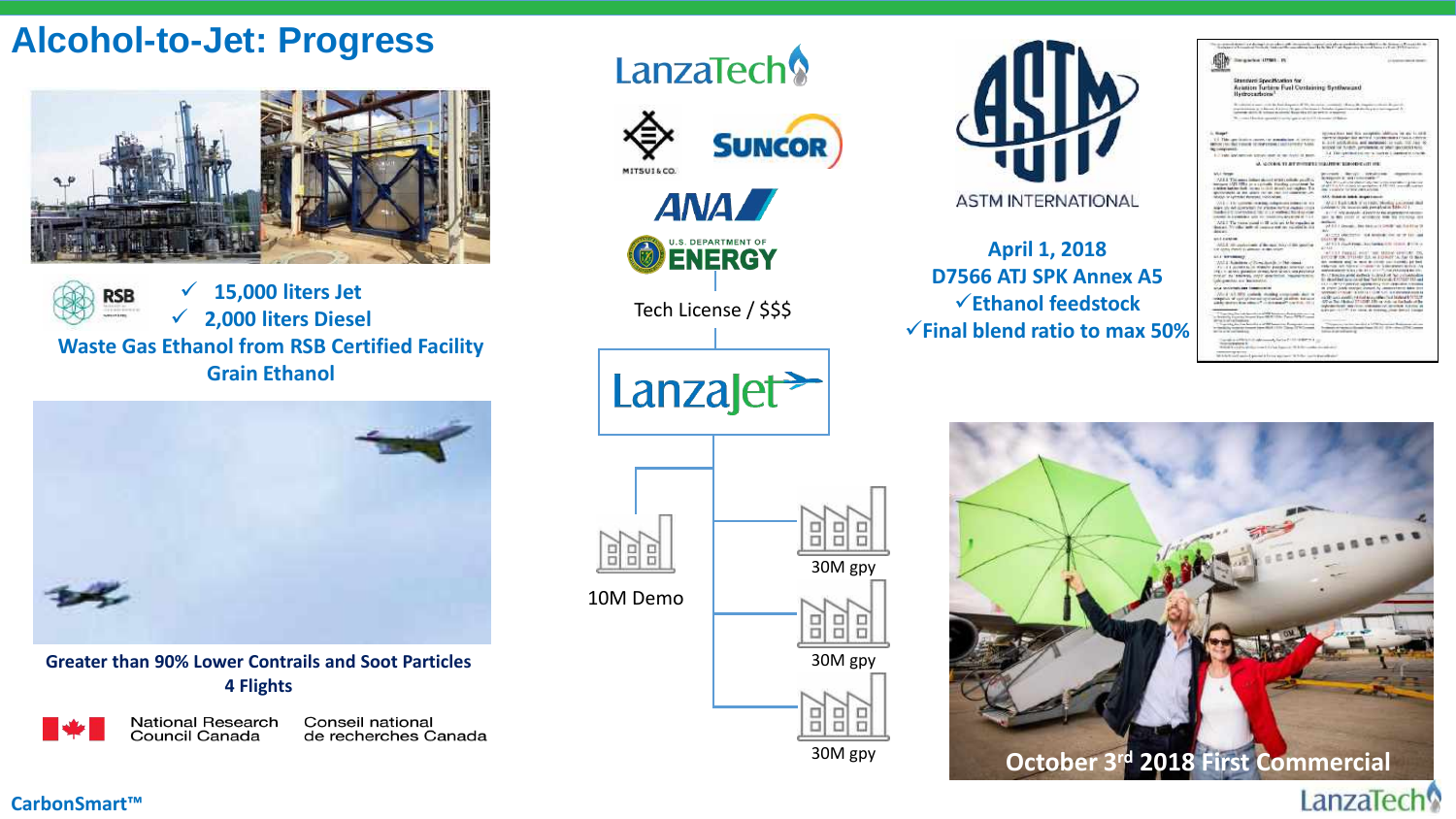### **LanzaTech ATJ-SPK from LanzaTech Ethanol: Sustainability Profile**



#### **GHG Emissions by Source and Location**

Ethanol from Recycled Carbon Delivers Significant Sustainability Benefits

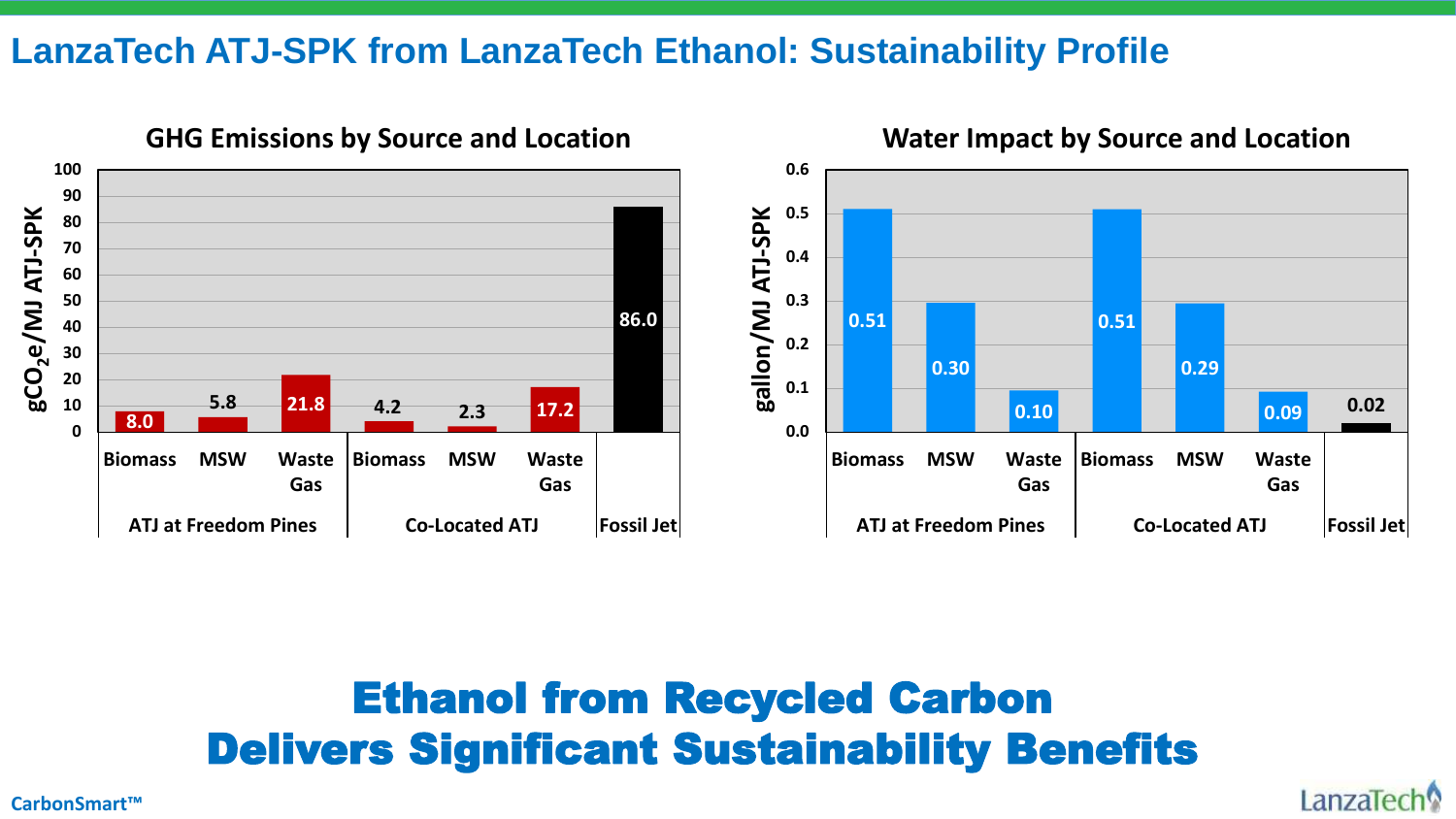## Sustainable Aviation Fuel Benefits



LanzaTech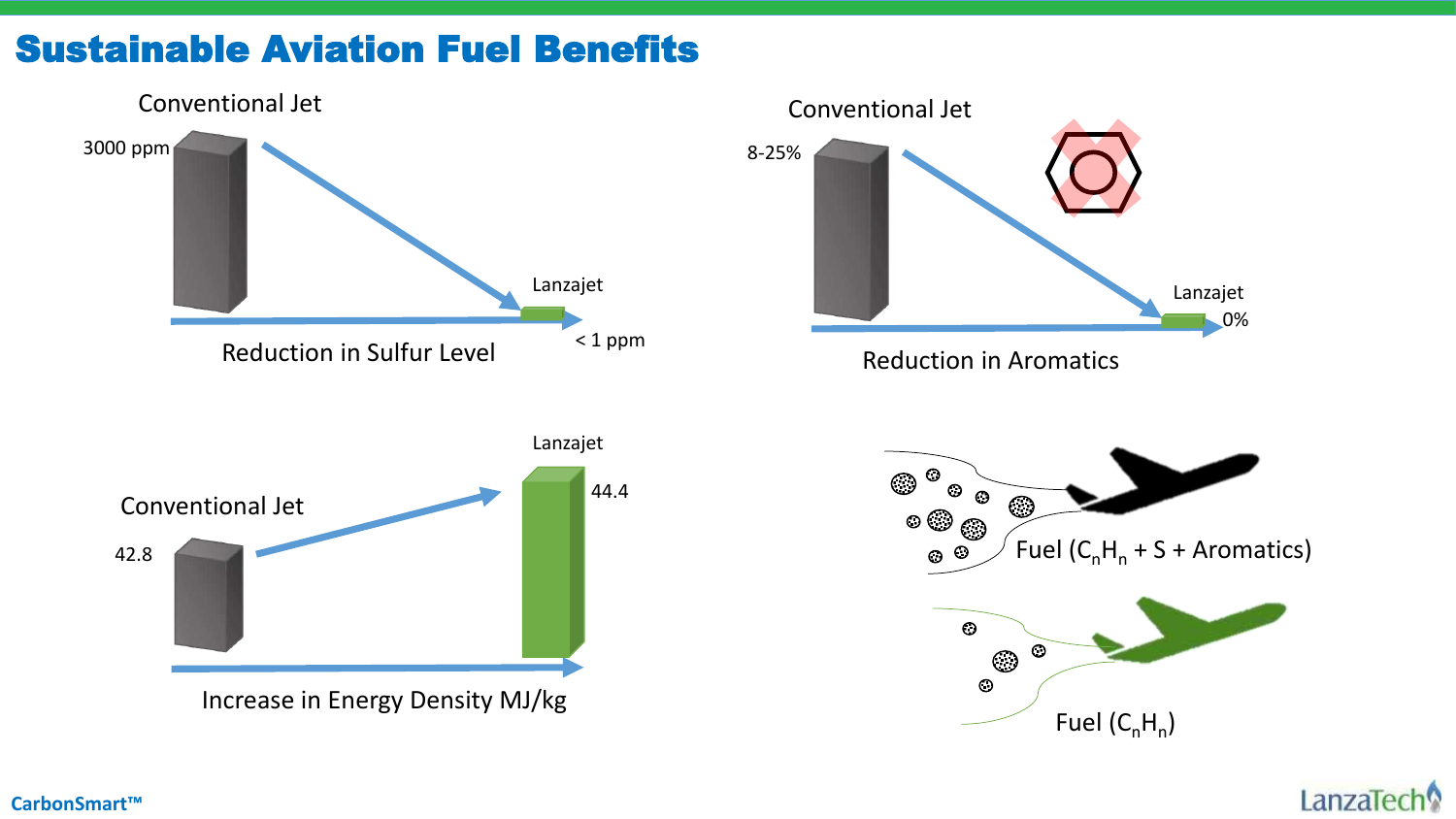#### **Why Ethanol-Based Alcohol-to-Jet?**



*Diverse Ethanol Technologies*



#### *Abundant, Regionally-Appropriate Resources*







*Ideal Feedstock for Global Production*



#### LanzaTech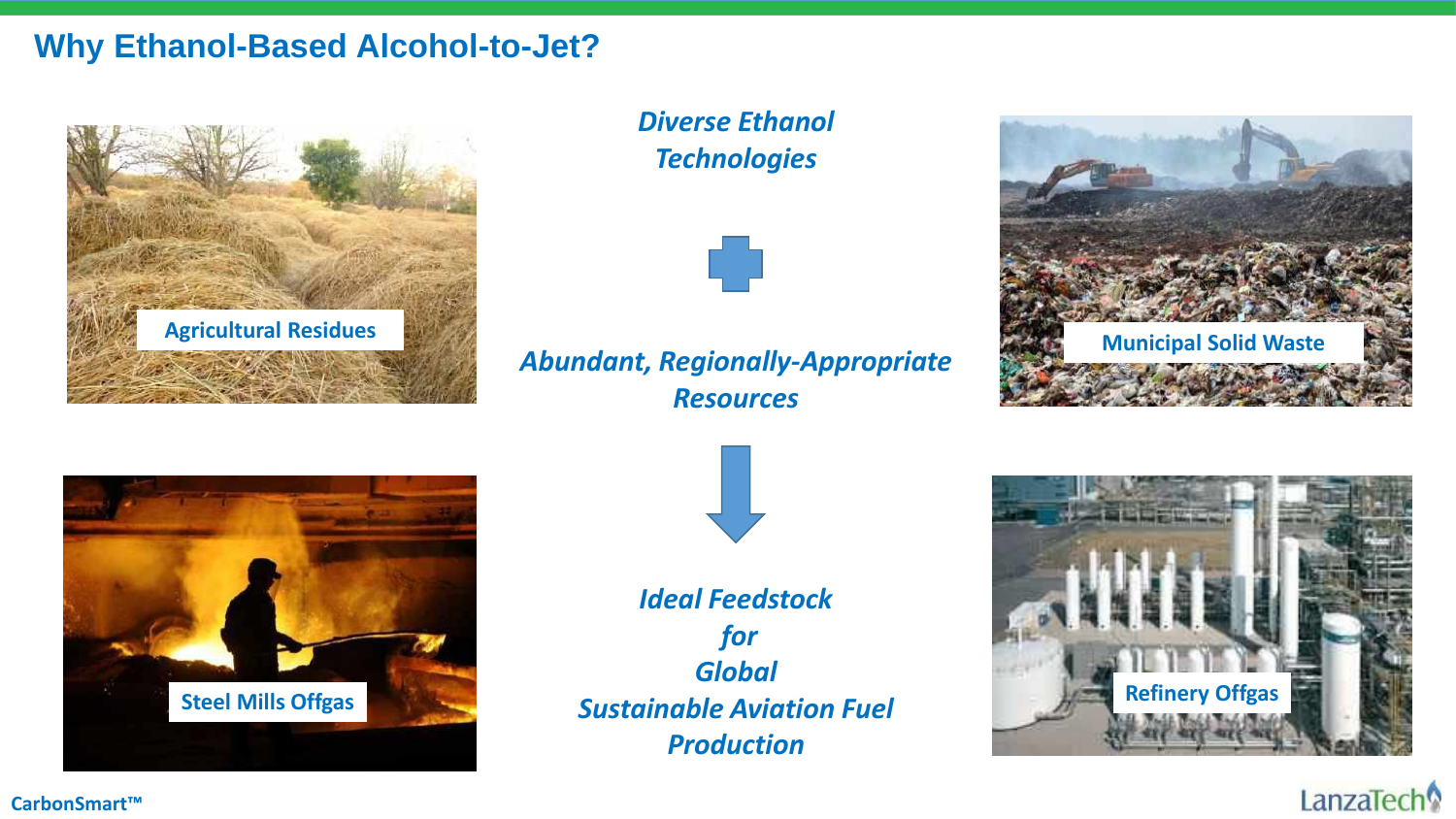

## With Unlimited Sources of Ethanol the Sky's the Limit!

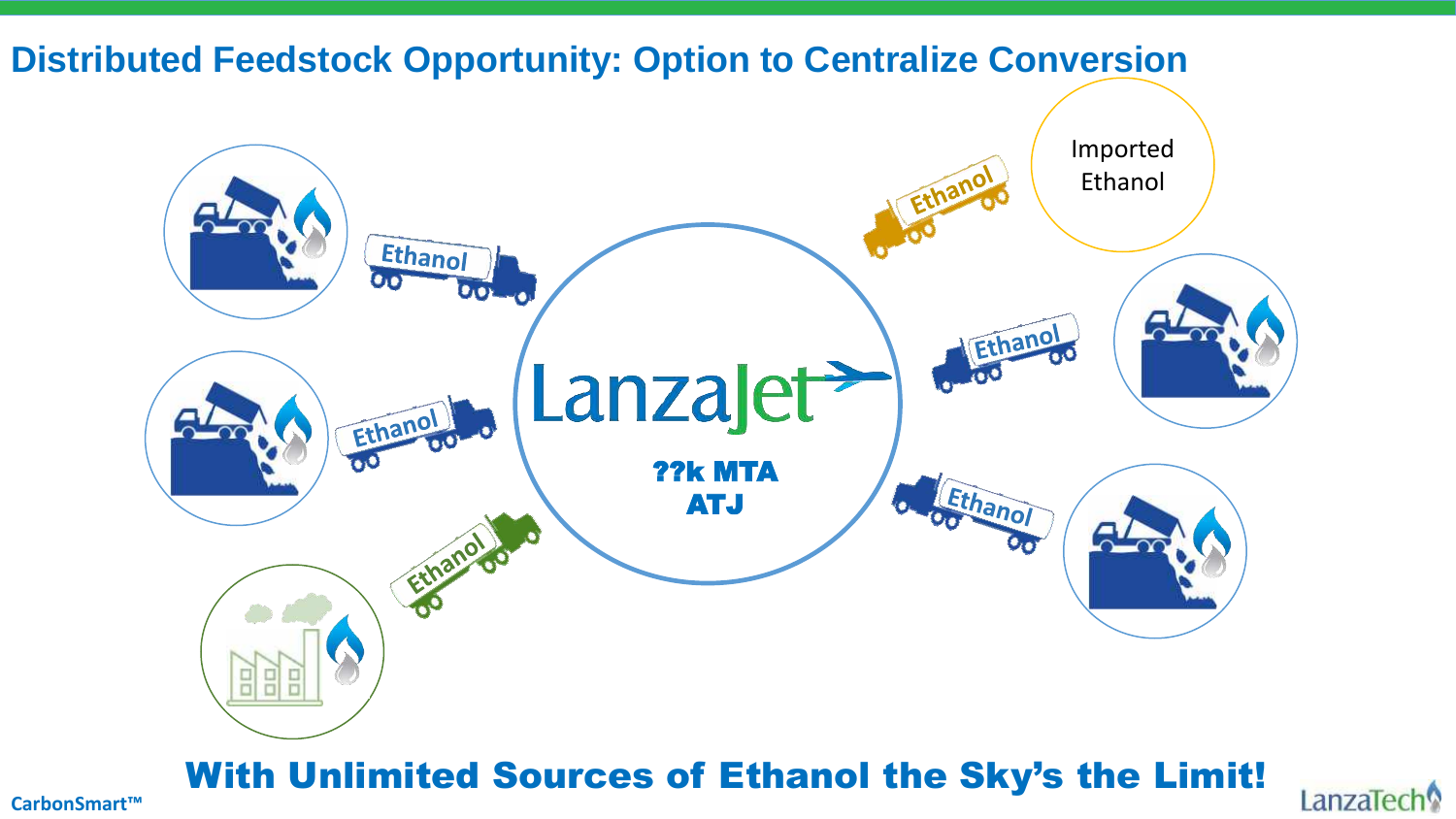**We must adopt technology neutral position and support all solutions.** 

**We must collaborate to address environmental concerns and get recycled carbon, including Power-to-X, fuels and chemicals to market quickly.** 

**We must develop new financing mechanisms to accelerate scaling and deployment.** 

**We must fail quickly and move on.** 



"I think you should be more explicit here in step two."

*Policies, Definitions and Funding Drive or Block the Build Out of Disruptive Technologies*